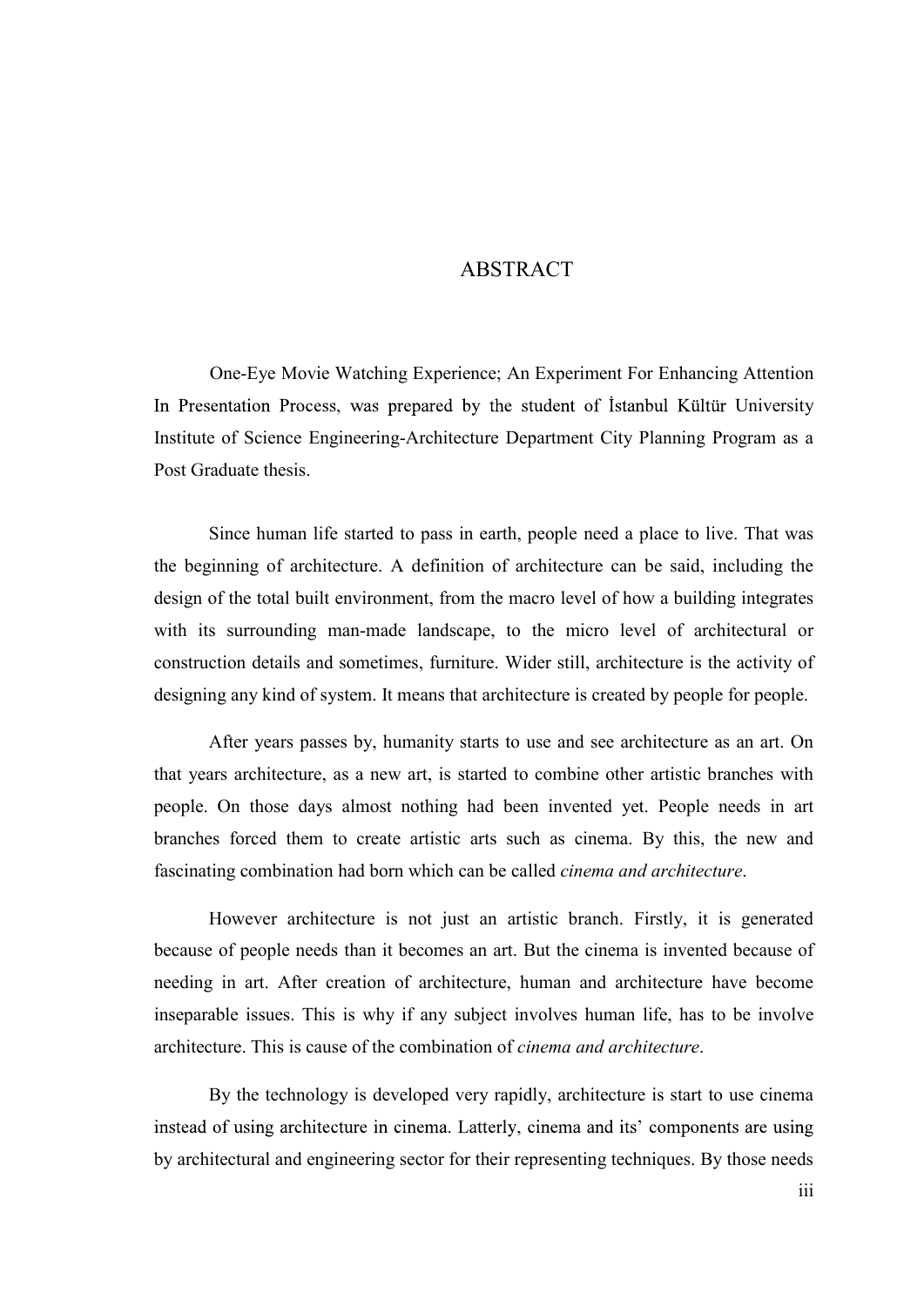virtual world gained too much importance with three-dimensional drawings, renderings, animations etc.

Virtual world is unlimited issue in this sector, which means there is a lot of way virtual world gained too much importance with three-dimensional drawings, renderings, animations etc.<br>Virtual world is unlimited issue in this sector, which means there is a lot of way<br>for using virtual worlds' maintains. worlds in architecture which combines cinema at the same time.

## **KEYWORDS**

Cinematography, one eye movie, attention enhancement, CAD, virtual reality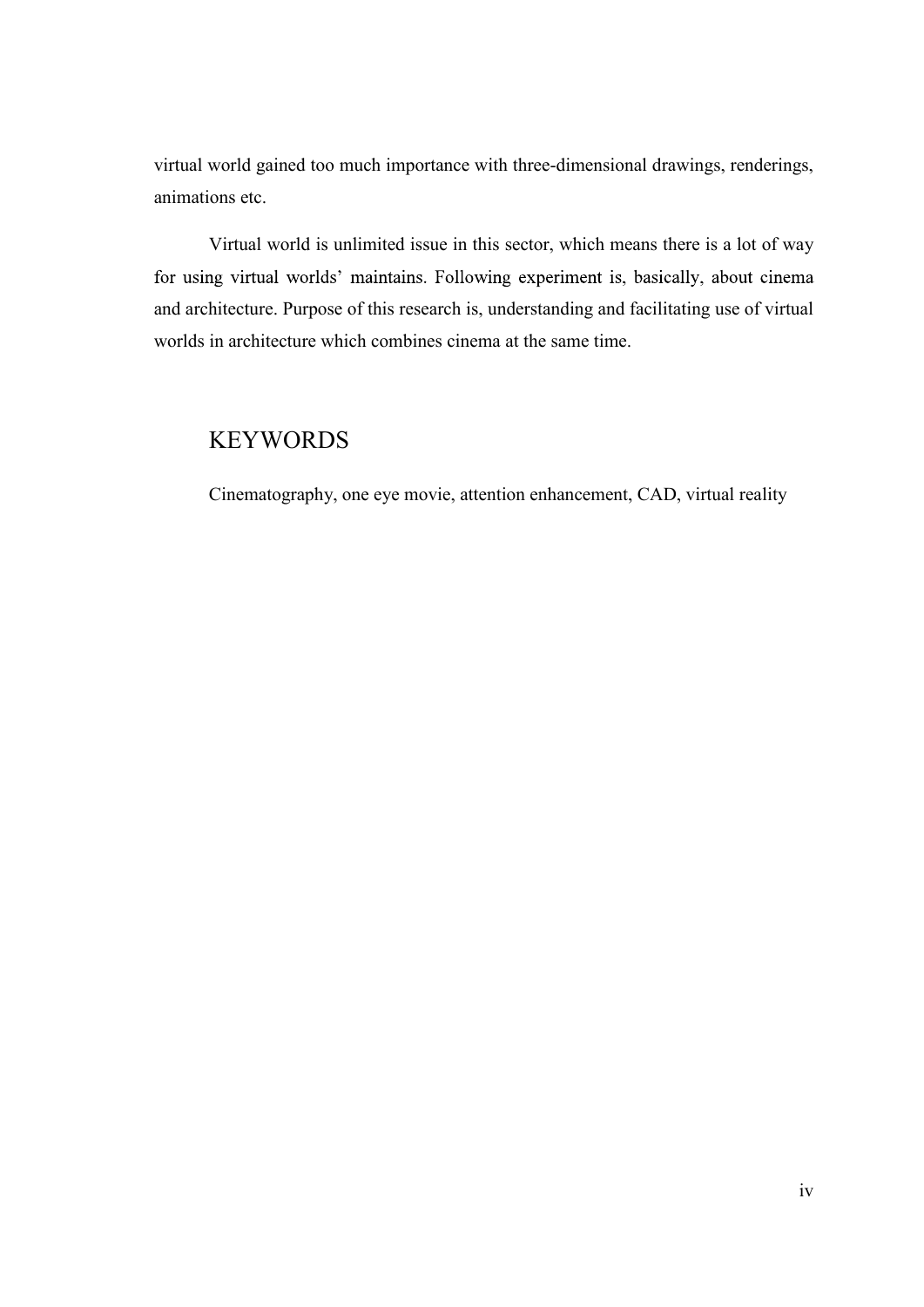## ÖZET

Tek gözlü film seyretme deneyimi; sunum sürecinde dikkati arttırma deneyi çalışması, İstanbul Kültür Üniversitesi Fen Bilimleri Enstitüsü Mimarlık Bölümü Sehircilik programı kapsamında yüksek lisans tezi olarak gerçekleşmiştir.

Dünya üzerinde yaşam başladığından beri, insanlar barınmak için mekâna ihtiyaç duymuşlardır. Mimarlığın başlangıcı buna dayanır. Mimarlık için, tüm çevre elemanlarının en yüksek seviyeden en düşük seviyeye kadar tasarım sürecini ve bunun uygulamasını içinde barındırır demek doğru olur. Hatta mimarlık sistem tasarımıdır. Mimarlık insanların insanlar için yarattığı bir olgudur.

Yıllar geçtikçe insanlık mimarlığı sanat dalı olarak görmeye, kullanmaya ve yararlanmaya başlamıştır. O yıllarda yeni sanat olarak kabul edilen mimarlık, diğer sanat dalları ile bağlarını kuvvetlendirmeye de başlamıştır. Bu kuvvetlenme sinemanın da doğumuna sebep olmuştur. Bu yeni oluşum mimarlık ve sinemanın büyüleyici birleşimini doğurmuştur.

Fakat mimarlık sadece bir sanat dalı değildir. Her şeyden önce mimarlık insanların ihtiyaçlarına karşılık verebilmesi amacı ile doğmuştur ve gelişim göstermesiyle birlikte sanat dalı olarak kabul görmeye başlamıştır. Fakat sinema insanlığın zorunlu ihtiyaçlarından olmayan, sanatsal ihtiyaçları sebebi ile doğmuştur.

Teknolojinin hızla gelişmesi ile sinemanın mimarlığı kullanmasından, mimarlığın sinemayı bir alt başlık olarak kullanması söz konusu olmuştur. Son dönemde sinema mimarlık ve mühendislik dallarında sunum teknikleri olarak sıklıkla kullanılmaktadır.